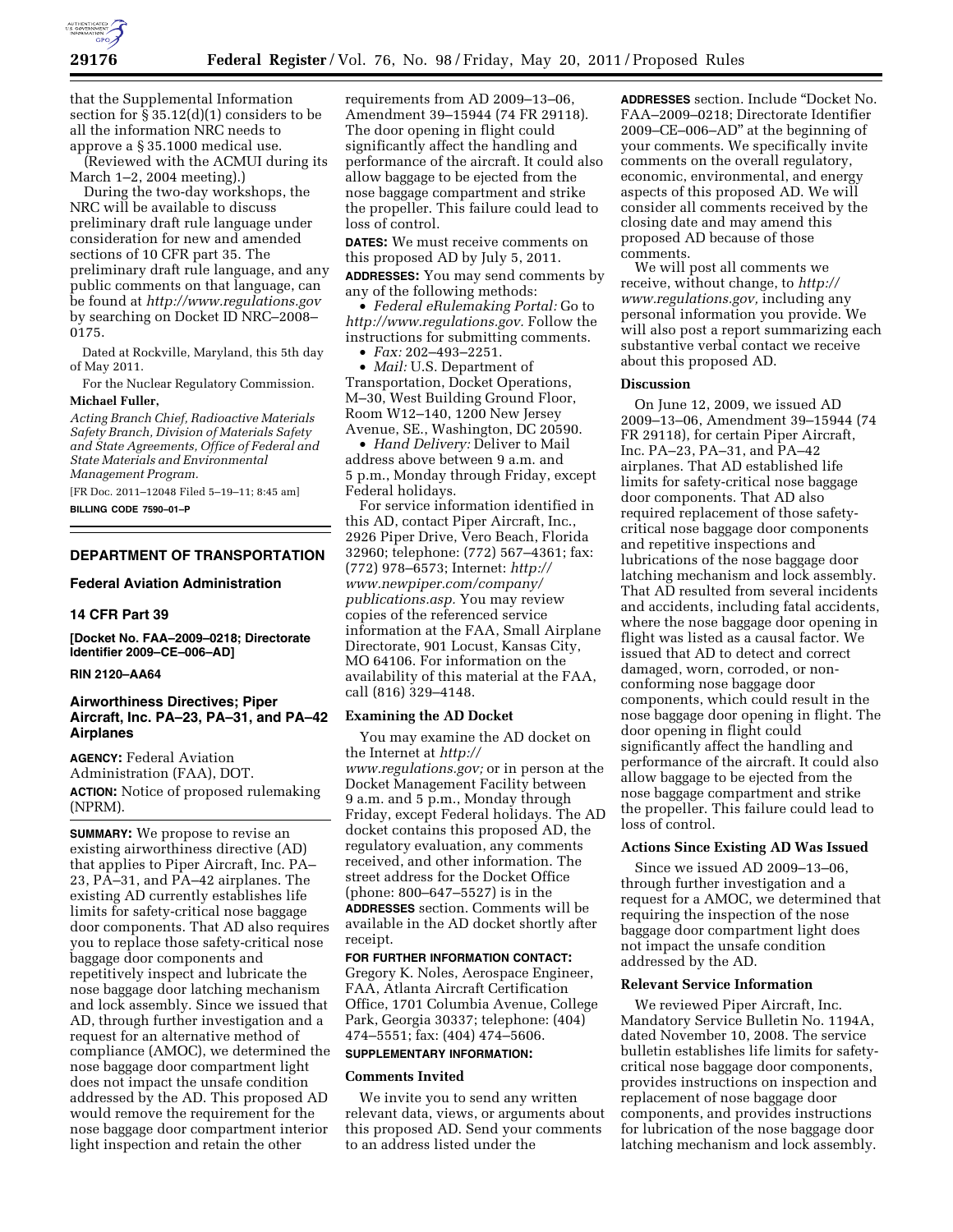# **FAA's Determination**

We are proposing this AD because we evaluated all the relevant information and determined the unsafe condition described previously is likely to exist or develop in other products of the same type design.

# **Proposed AD Requirements**

This proposed AD would retain certain requirements of AD 2009–13–06. This proposed AD would remove the requirement for the nose baggage door compartment interior light inspection

and retain the requirements to established life limits for safety-critical nose baggage door components, detect and correct damaged, worn, corroded, or non-conforming nose baggage door components, and repetitive inspections and lubrications of the nose baggage door latching mechanism and lock assembly.

# **Differences Between the Proposed AD and the Service Information**

This proposed AD would remove the requirement for the nose baggage door

# ESTIMATED COSTS

compartment light inspection referenced in the last sentence of Piper Aircraft, Inc. Mandatory Service Bulletin No. 1194A, dated November 10, 2008, Part 1, Step 1.

# **Costs of Compliance**

We estimate that this proposed AD affects 8,000 airplanes of U.S. registry.

We estimate the following costs to comply with this proposed AD:

| Action        | Labor cost                                                                                   | Parts cost | Cost per<br>product | Cost on U.S.<br>operators |
|---------------|----------------------------------------------------------------------------------------------|------------|---------------------|---------------------------|
| baggage door. | Inspection and parts replacement of nose $\vert$ 4 work-hours $\times$ \$85 per hour = \$340 | \$190      | \$530               | \$4,240,000               |

The new requirements of this proposed AD add no additional economic burden. The increased estimated cost of this AD is due to increased labor cost from 2009 when AD 2009–13–06 was issued.

# **Authority for This Rulemaking**

Title 49 of the United States Code specifies the FAA's authority to issue rules on aviation safety. Subtitle I, section 106, describes the authority of the FAA Administrator. Subtitle VII, Aviation Programs, describes in more detail the scope of the Agency's authority.

We are issuing this rulemaking under the authority described in subtitle VII, part A, subpart III, section 44701, ''General requirements.'' Under that section, Congress charges the FAA with promoting safe flight of civil aircraft in air commerce by prescribing regulations for practices, methods, and procedures the Administrator finds necessary for safety in air commerce. This regulation is within the scope of that authority because it addresses an unsafe condition that is likely to exist or develop on products identified in this rulemaking action.

#### **Regulatory Findings**

We have determined that this proposed AD would not have federalism implications under Executive Order 13132. This proposed AD would not have a substantial direct effect on the States, on the relationship between the national government and the States, or on the distribution of power and responsibilities among the various levels of government.

For the reasons discussed above, I certify that the proposed regulation: (1) Is not a ''significant regulatory

action'' under Executive Order 12866, (2) Is not a ''significant rule'' under the

DOT Regulatory Policies and Procedures (44 FR 11034, February 26, 1979),

(3) Will not affect intrastate aviation in Alaska, and

(4) Will not have a significant economic impact, positive or negative, on a substantial number of small entities under the criteria of the Regulatory Flexibility Act.

## **List of Subjects in 14 CFR Part 39**

Air transportation, Aircraft, Aviation safety, Safety.

## **The Proposed Amendment**

Accordingly, under the authority delegated to me by the Administrator, the FAA proposes to amend 14 CFR part 39 as follows:

# **PART 39—AIRWORTHINESS DIRECTIVES**

1. The authority citation for part 39 continues to read as follows:

**Authority:** 49 U.S.C. 106(g), 40113, 44701.

#### **§ 39.13 [Amended]**

2. The FAA amends § 39.13 by removing Airworthiness Directive (AD) 2009–13–06, Amendment 39–15944 (74 FR 29118), and adding the following new AD:

**Piper Aircraft, Inc.:** Docket No. FAA–2009– 0218; Directorate Identifier 2009–CE– 006–AD.

# **Comments Due Date**

(a) The FAA must receive comments on this AD action by July 5, 2011.

#### **Affected ADs**

(b) This AD revises AD 2009–13–06, Amendment 39–15944.

# **Applicability**

(c) This AD applies to Models PA–23, PA– 23–160, PA–23–235, PA–23–250, PA–23–250 (Navy UO–1), PA–E23–250, PA–31, PA–31– 300, PA–31–325, PA–31–350, PA–31P, PA– 31P–350, PA–31T, PA–31T1, PA–31T2, PA– 31T3, PA–42, PA–42–720, and PA–42–1000 airplanes, all serial numbers, that are:

(1) Certificated in any category; and

(2) Equipped with a baggage door in the fuselage nose section (a nose baggage door).

#### **Subject**

(d) Joint Aircraft System Component (JASC)/Air Transport Association (ATA) of America Code, 52, Doors.

# **Unsafe Condition**

(e) This AD was prompted by several incidents and accidents, including fatal accidents, where the nose baggage door opening in flight was listed as a causal factor. We are issuing this AD to establish life limits for safety-critical nose baggage door components, replace those safety-critical nose baggage door components, and repetitively inspect and lubricate the nose baggage door latching mechanism and lock assembly. The door opening in flight could significantly affect the handling and performance of the aircraft. It could also allow baggage to be ejected from the nose baggage compartment and strike the propeller. This failure could lead to loss of control.

#### **Compliance**

(f) Comply with this AD within the compliance times specified, unless already done.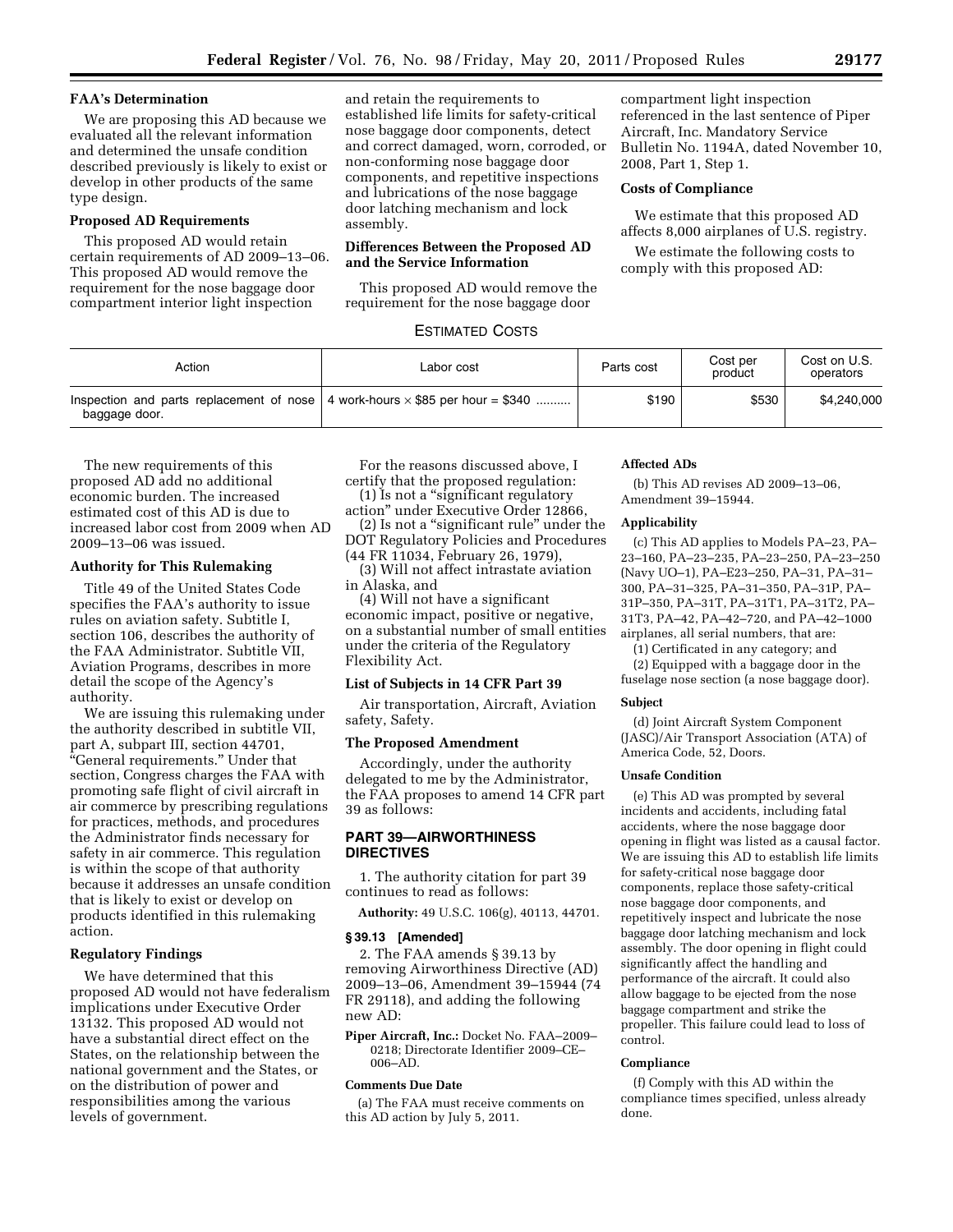| Actions                                                                                                                                                                                                                                                                                                                                       | Compliance                                                                                                                                                                                                                                                                                                                                                                                                                           | Procedures                                                                                                                                                                                                                                                                                                                                                                                                                                                                                                                                                                                                                                                         |  |
|-----------------------------------------------------------------------------------------------------------------------------------------------------------------------------------------------------------------------------------------------------------------------------------------------------------------------------------------------|--------------------------------------------------------------------------------------------------------------------------------------------------------------------------------------------------------------------------------------------------------------------------------------------------------------------------------------------------------------------------------------------------------------------------------------|--------------------------------------------------------------------------------------------------------------------------------------------------------------------------------------------------------------------------------------------------------------------------------------------------------------------------------------------------------------------------------------------------------------------------------------------------------------------------------------------------------------------------------------------------------------------------------------------------------------------------------------------------------------------|--|
| (1) For all aircraft:<br>(i) Inspect the nose baggage door assem-<br>bly for damaged, worn, corroded, or<br>non-conforming components;<br>(ii) Replace life-limited components speci-<br>fied in the service information: and<br>(iii) Install or inspect, as applicable, the<br>nose baggage placard following the serv-<br>ice information. | Initially within 1,000 hours time-in-service<br>(TIS) since all life-limited components were<br>installed new following Piper Aircraft, Inc.<br>Mandatory Service Bulletin No. 1194A,<br>dated November 10, 2008, or within the<br>next 100 hours TIS after July 24, 2009 (the<br>effective date retained from AD 2009-13-<br>06), whichever occurs later. Repetitively<br>thereafter at intervals not to exceed 1,000<br>hours TIS. | Follow INSTRUCTIONS: PART I of Piper Air-<br>craft, Inc. Mandatory Service Bulletin No.<br>1194A, dated November 10, 2008. As an<br>alternative to using part number 100700-<br>079 placard, you may fabricate a placard<br>(using at least 1/8-inch letters) with the<br>words in figure 1 of this AD and install the<br>placard directly above the nose baggage<br>door handle. This AD does not require<br>verification of proper functioning of the nose<br>baggage compartment interior light as stat-<br>ed in the last sentence of PART 1, para-<br>graph 1, of Piper Aircraft, Inc. Mandatory<br>Service Bulletin No. 1194A, dated Novem-<br>ber 10, 2008. |  |
| (2) For all aircraft:<br>(i) Lubricate and inspect all nose baggage<br>door latching and locking components for<br>damaged,<br>corroded.<br>worn.<br>or<br>non-conforming components; and<br>(ii) Verify the key can only be removed<br>from the lock assembly in the locked po-<br>sition in accordance with the service in-<br>structions.  | Initially within 100 hours TIS after July 24,<br>2009 (the effective date retained from AD<br>2009–13–06); and Repetitively thereafter at<br>intervals not to exceed 100 hours TIS.                                                                                                                                                                                                                                                  | Follow INSTRUCTIONS: PART II of Piper Air-<br>craft, Inc. Mandatory Service Bulletin No.<br>1194A, dated November 10, 2008.                                                                                                                                                                                                                                                                                                                                                                                                                                                                                                                                        |  |
| (3) For all aircraft with damaged, worn, cor-<br>roded, or non-conforming components: re-<br>pair/replace any damaged, worn, corroded, or<br>non-conforming components.                                                                                                                                                                       | Before further flight after any inspection re-<br>quired in paragraphs $(f)(1)$ and $(f)(2)$ of this<br>AD where any evidence of damaged, worn,<br>corroded or non-conforming components<br>was found.                                                                                                                                                                                                                               | Follow Piper Aircraft, Inc. Mandatory Service<br>Bulletin No. 1194A, dated November 10,<br>2008.                                                                                                                                                                                                                                                                                                                                                                                                                                                                                                                                                                   |  |

# **CLOSE AND LOCK NOSE BAGGAGE DOOR BEFORE FLIGHT**

1. CLOSE DOOR FULLY AGAINST DOOR FRAME

2. PRESS DOOR HANDLE FLUSH WITH SKIN, AND ROTATE KEY INTO LOCKED POSITION

- 3. REMOVE KEY
- 4. PUSH ON FORWARD END OF DOOR HANDLE. TO CONFIRM THAT HANDLE IS LOCKED AND **SECURE**

Figure 1. – Nose Baggage Door Placard.

# **Alternative Methods of Compliance (AMOCs)**

(g)(1) The Manager, Atlanta Aircraft Certification Office (ACO), FAA, has the authority to approve AMOCs for this AD, if requested using the procedures found in 14 CFR 39.19. In accordance with 14 CFR 39.19, send your request to your principal inspector

or local Flight Standards District Office, as appropriate. If sending information directly to the manager of the ACO, send it to the attention of the person identified in the Related Information section of this AD.

(2) Before using any approved AMOC, notify your appropriate principal inspector, or lacking a principal inspector, the manager of the local flight standards district office/ certificate holding district office.

(3) AMOCs approved for AD 2009–13–06 are approved as AMOCs for this AD.

# **Related Information**

(h) For more information about this AD, contact Gregory K. Noles, Aerospace Engineer, FAA, Atlanta ACO, 1701 Columbia